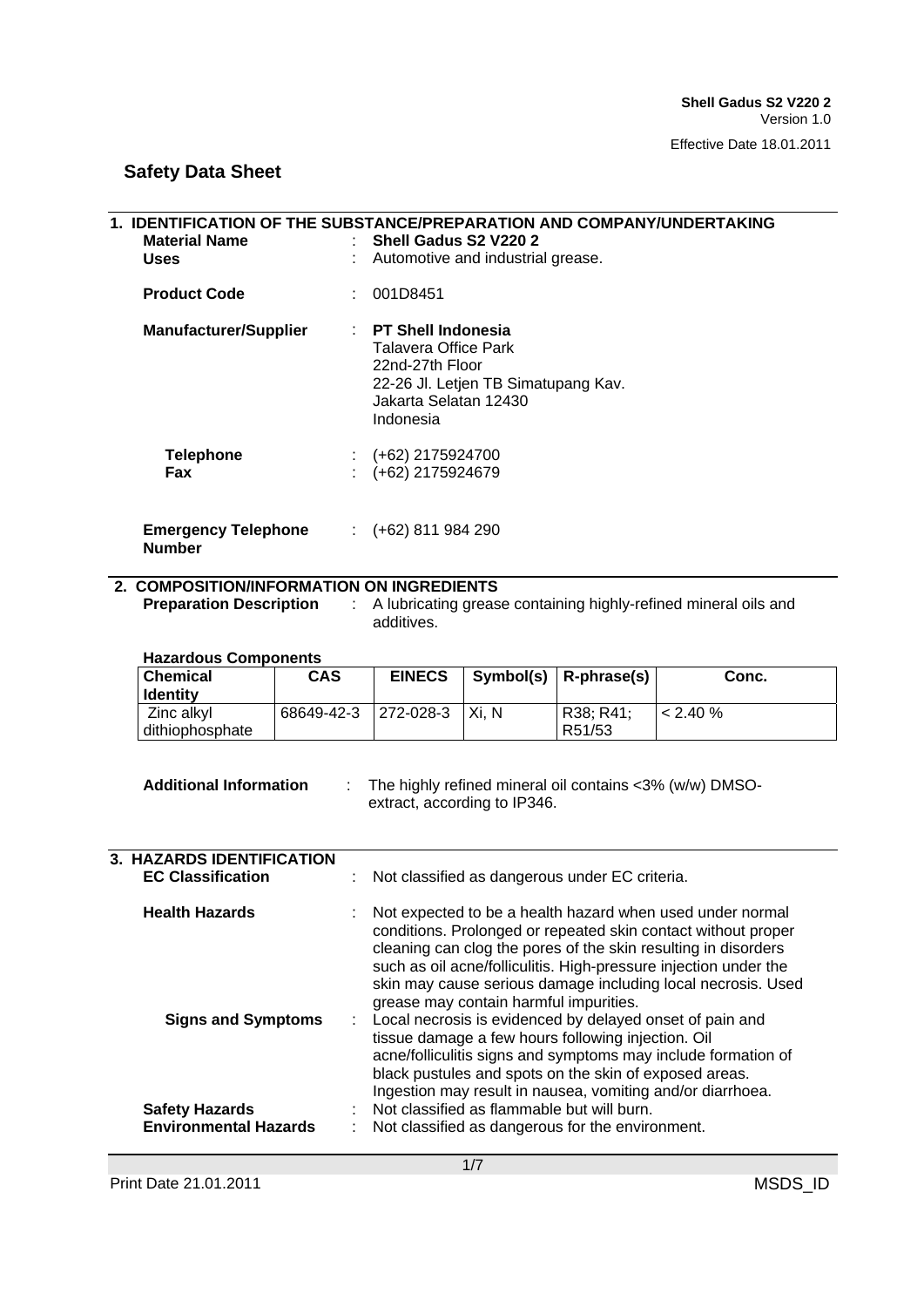| <b>4. FIRST AID MEASURES</b> |                                                                                                                                                                                                                                                                                                                                                                                                                                                                                                                                                                                                                                                                         |  |  |  |  |
|------------------------------|-------------------------------------------------------------------------------------------------------------------------------------------------------------------------------------------------------------------------------------------------------------------------------------------------------------------------------------------------------------------------------------------------------------------------------------------------------------------------------------------------------------------------------------------------------------------------------------------------------------------------------------------------------------------------|--|--|--|--|
| <b>General Information</b>   | Not expected to be a health hazard when used under normal<br>conditions.                                                                                                                                                                                                                                                                                                                                                                                                                                                                                                                                                                                                |  |  |  |  |
| <b>Inhalation</b>            | No treatment necessary under normal conditions of use. If<br>symptoms persist, obtain medical advice.                                                                                                                                                                                                                                                                                                                                                                                                                                                                                                                                                                   |  |  |  |  |
| <b>Skin Contact</b>          | Remove contaminated clothing. Flush exposed area with water<br>and follow by washing with soap if available. If persistent<br>irritation occurs, obtain medical attention. When using high<br>pressure equipment, injection of product under the skin can<br>occur. If high pressure injuries occur, the casualty should be<br>sent immediately to a hospital. Do not wait for symptoms to<br>develop. Obtain medical attention even in the absence of<br>apparent wounds.                                                                                                                                                                                              |  |  |  |  |
| <b>Eye Contact</b>           | Flush eye with copious quantities of water. If persistent<br>irritation occurs, obtain medical attention.                                                                                                                                                                                                                                                                                                                                                                                                                                                                                                                                                               |  |  |  |  |
| Ingestion                    | In general no treatment is necessary unless large quantities<br>are swallowed, however, get medical advice.                                                                                                                                                                                                                                                                                                                                                                                                                                                                                                                                                             |  |  |  |  |
| <b>Advice to Physician</b>   | Treat symptomatically. High pressure injection injuries require<br>prompt surgical intervention and possibly steroid therapy, to<br>minimise tissue damage and loss of function. Because entry<br>wounds are small and do not reflect the seriousness of the<br>underlying damage, surgical exploration to determine the<br>extent of involvement may be necessary. Local anaesthetics or<br>hot soaks should be avoided because they can contribute to<br>swelling, vasospasm and ischaemia. Prompt surgical<br>decompression, debridement and evacuation of foreign<br>material should be performed under general anaesthetics, and<br>wide exploration is essential. |  |  |  |  |

### **5. FIRE FIGHTING MEASURES**

Clear fire area of all non-emergency personnel.

| <b>Specific Hazards</b>                                                            |              | : Hazardous combustion products may include: A complex<br>mixture of airborne solid and liquid particulates and gases<br>(smoke). Carbon monoxide. Unidentified organic and inorganic<br>compounds. |
|------------------------------------------------------------------------------------|--------------|-----------------------------------------------------------------------------------------------------------------------------------------------------------------------------------------------------|
| <b>Suitable Extinguishing</b><br>Media<br><b>Unsuitable Extinguishing</b><br>Media | ÷.<br>$\sim$ | Foam, water spray or fog. Dry chemical powder, carbon<br>dioxide, sand or earth may be used for small fires only.<br>Do not use water in a jet.                                                     |
| <b>Protective Equipment for</b><br><b>Firefighters</b>                             | ÷.           | Proper protective equipment including breathing apparatus<br>must be worn when approaching a fire in a confined space.                                                                              |

### **6. ACCIDENTAL RELEASE MEASURES**

Avoid contact with spilled or released material. For guidance on selection of personal protective equipment see Chapter 8 of this Material Safety Data Sheet. See Chapter 13 for information on disposal. Observe the relevant local and international regulations.

| <b>Protective measures</b>   |  | Avoid contact with skin and eyes. Use appropriate containment<br>to avoid environmental contamination. Prevent from spreading |         |  |
|------------------------------|--|-------------------------------------------------------------------------------------------------------------------------------|---------|--|
|                              |  | 2/7                                                                                                                           |         |  |
| <b>Print Date 21.01.2011</b> |  |                                                                                                                               | MSDS ID |  |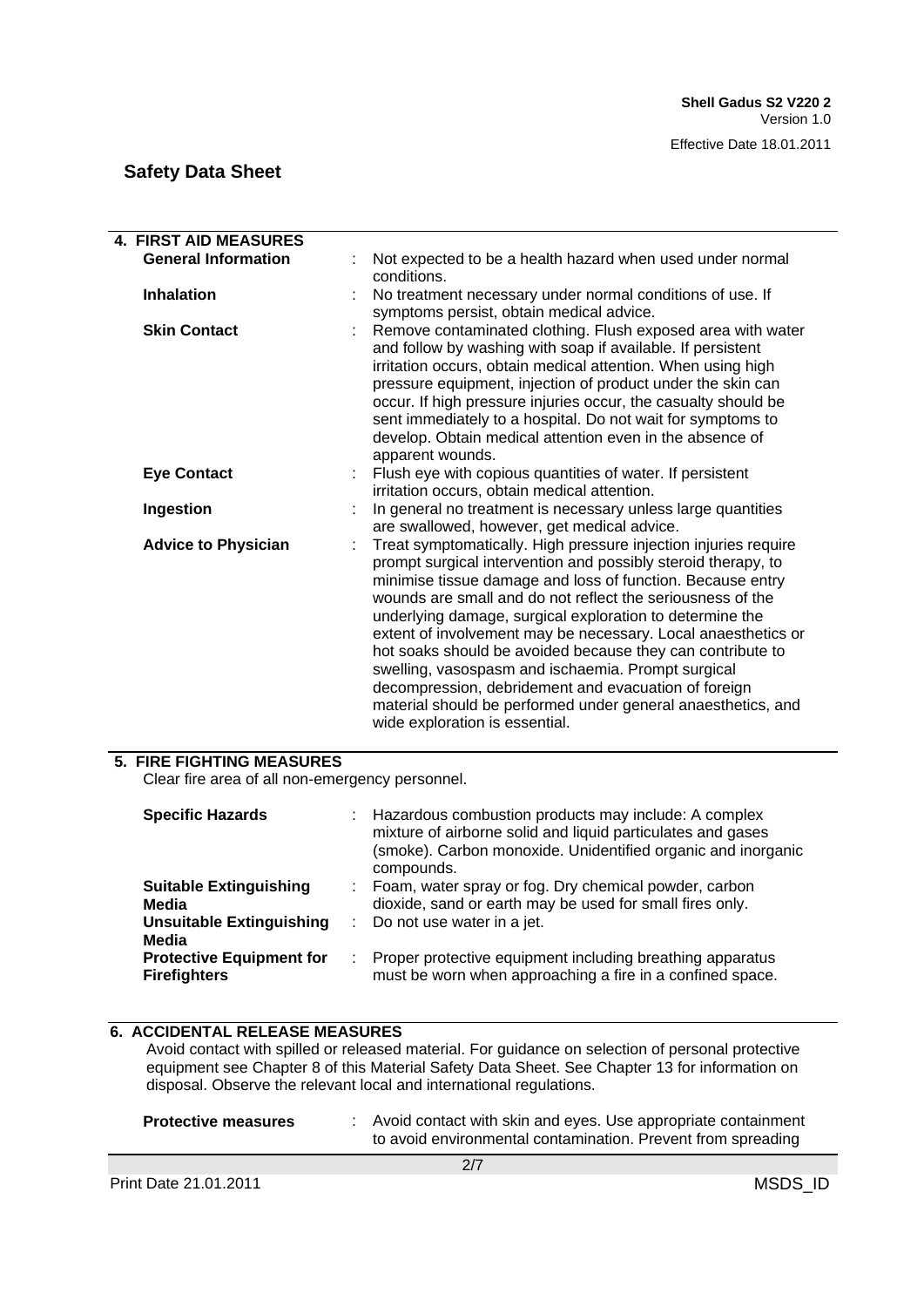| <b>Safety Data Sheet</b>      |                                                                                                                                                                                                                                                                                                                                                                                                       |
|-------------------------------|-------------------------------------------------------------------------------------------------------------------------------------------------------------------------------------------------------------------------------------------------------------------------------------------------------------------------------------------------------------------------------------------------------|
| <b>Clean Up Methods</b>       | or entering drains, ditches or rivers by using sand, earth, or<br>other appropriate barriers.<br>Shovel into a suitable clearly marked container for disposal or<br>reclamation in accordance with local regulations.                                                                                                                                                                                 |
| 7. HANDLING AND STORAGE       |                                                                                                                                                                                                                                                                                                                                                                                                       |
| <b>General Precautions</b>    | Use local exhaust ventilation if there is risk of inhalation of<br>vapours, mists or aerosols. Properly dispose of any<br>contaminated rags or cleaning materials in order to prevent<br>fires. Use the information in this data sheet as input to a risk<br>assessment of local circumstances to help determine<br>appropriate controls for safe handling, storage and disposal of<br>this material. |
| <b>Handling</b>               | Avoid prolonged or repeated contact with skin. Avoid inhaling<br>vapour and/or mists. When handling product in drums, safety<br>footwear should be worn and proper handling equipment<br>should be used.                                                                                                                                                                                              |
| <b>Storage</b>                | Keep container tightly closed and in a cool, well-ventilated<br>place. Use properly labelled and closeable containers. Storage<br>Temperature: 0 - 50 °C / 32 - 122 °F                                                                                                                                                                                                                                |
| <b>Recommended Materials</b>  | For containers or container linings, use mild steel or high<br>density polyethylene.                                                                                                                                                                                                                                                                                                                  |
| Unsuitable Materials          | PVC.                                                                                                                                                                                                                                                                                                                                                                                                  |
| <b>Additional Information</b> | Polyethylene containers should not be exposed to high<br>temperatures because of possible risk of distortion.                                                                                                                                                                                                                                                                                         |

### **8. EXPOSURE CONTROLS/PERSONAL PROTECTION**

If the American Conference of Governmental Industrial Hygienists (ACGIH) value is provided on this document, it is provided for information only.

### **Occupational Exposure Limits**

| <b>Material</b>   | <b>Source</b> | Type       | ppm | ma/m3              | <b>Notation</b> |
|-------------------|---------------|------------|-----|--------------------|-----------------|
| Oil mist, mineral | ID OEL        | <b>NAB</b> |     | $5 \text{ mg/m}$ 3 |                 |
|                   |               | [Mist.]    |     |                    |                 |
|                   | <b>ACGIH</b>  | <b>TWA</b> |     | $5 \text{ mg/m}$ 3 |                 |
|                   |               | [Inhalable |     |                    |                 |
|                   |               | fraction.] |     |                    |                 |

| <b>Additional Information</b> | Due to the product's semi-solid consistency, generation of<br>mists and dusts is unlikely to occur.                                                                                                                                                                                                                                                                                                                     |
|-------------------------------|-------------------------------------------------------------------------------------------------------------------------------------------------------------------------------------------------------------------------------------------------------------------------------------------------------------------------------------------------------------------------------------------------------------------------|
| Data not available            | Biological Exposure Index (BEI) - See reference for full details                                                                                                                                                                                                                                                                                                                                                        |
| <b>Exposure Controls</b>      | : The level of protection and types of controls necessary will vary<br>depending upon potential exposure conditions. Select controls<br>based on a risk assessment of local circumstances.<br>Appropriate measures include: Adequate ventilation to control<br>airborne concentrations. Where material is heated, sprayed or<br>mist formed, there is greater potential for airborne<br>concentrations to be generated. |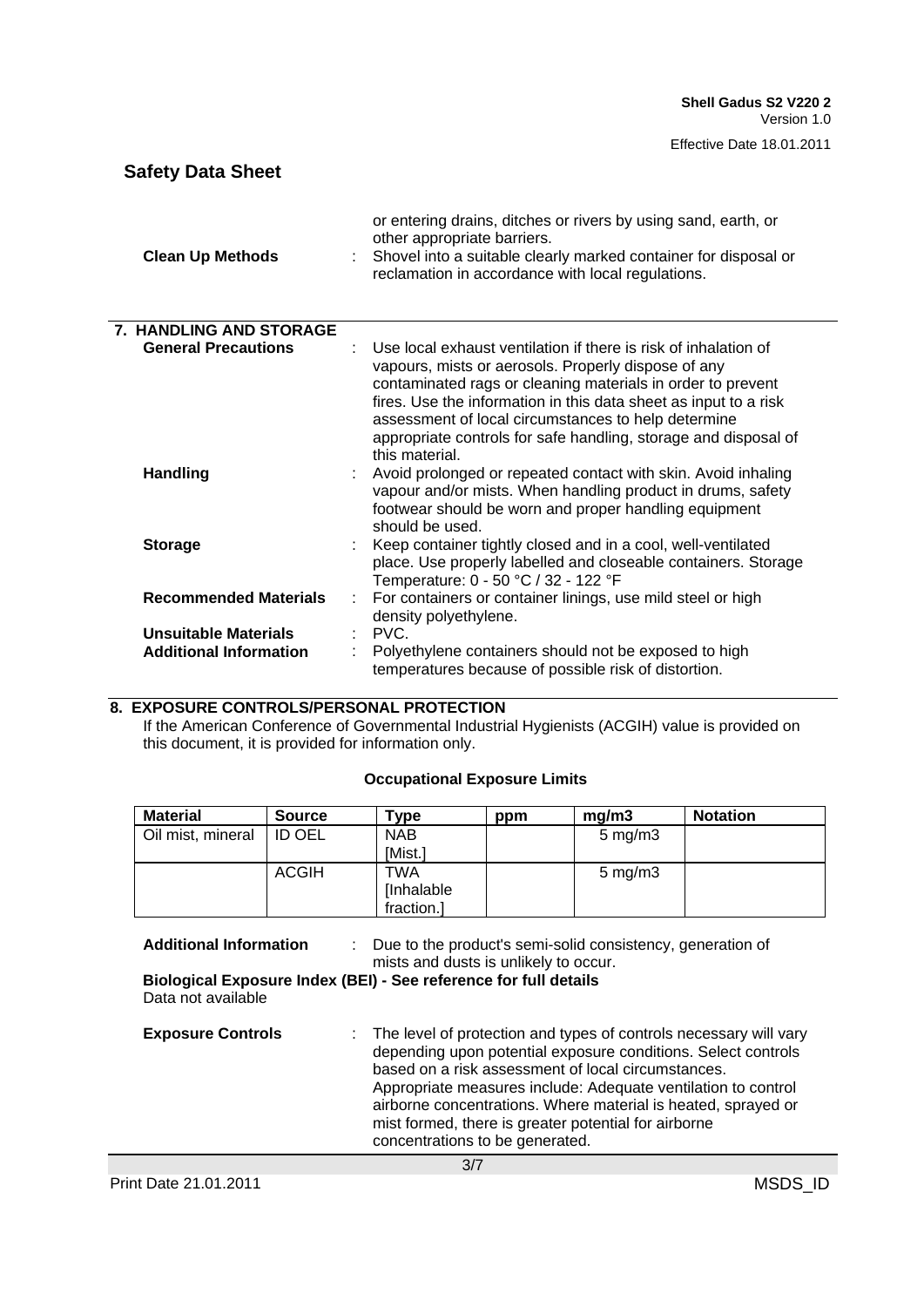| <b>Respiratory Protection</b><br>No respiratory protection is ordinarily required under normal<br>conditions of use. In accordance with good industrial hygiene<br>practices, precautions should be taken to avoid breathing of<br>material. If engineering controls do not maintain airborne<br>concentrations to a level which is adequate to protect worker<br>health, select respiratory protection equipment suitable for the<br>specific conditions of use and meeting relevant legislation.<br>Check with respiratory protective equipment suppliers. Where<br>air-filtering respirators are suitable, select an appropriate<br>combination of mask and filter. Select a filter suitable for<br>combined particulate/organic gases and vapours [boiling point<br>>65°C(149 °F)].<br><b>Hand Protection</b><br>Where hand contact with the product may occur the use of<br>gloves approved to relevant standards (e.g. Europe: EN374,<br>US: F739) made from the following materials may provide<br>suitable chemical protection: PVC, neoprene or nitrile rubber<br>gloves. Suitability and durability of a glove is dependent on<br>usage, e.g. frequency and duration of contact, chemical<br>resistance of glove material, glove thickness, dexterity. Always<br>seek advice from glove suppliers. Contaminated gloves should<br>be replaced. Personal hygiene is a key element of effective<br>hand care. Gloves must only be worn on clean hands. After<br>using gloves, hands should be washed and dried thoroughly.<br>Application of a non-perfumed moisturizer is recommended.<br>Wear safety glasses or full face shield if splashes are likely to<br><b>Eye Protection</b><br>occur.<br><b>Protective Clothing</b><br>Skin protection not ordinarily required beyond standard issue<br>work clothes.<br><b>Monitoring Methods</b><br>Monitoring of the concentration of substances in the breathing<br>zone of workers or in the general workplace may be required to<br>confirm compliance with an OEL and adequacy of exposure<br>controls. For some substances biological monitoring may also<br>be appropriate.<br>Minimise release to the environment. An environmental<br><b>Environmental Exposure</b><br><b>Controls</b><br>assessment must be made to ensure compliance with local<br>environmental legislation.<br>9. PHYSICAL AND CHEMICAL PROPERTIES<br>Brown. Semi-solid at ambient temperature.<br>Appearance<br>Odour<br>Slight hydrocarbon.<br>: Not applicable.<br>pH<br>Data not available<br>Initial Boiling Point and<br><b>Boiling Range</b><br>> 180 °C / 356 °F<br>Dropping point<br>Flash point<br>: > 180 °C / 356 °F (COC)<br>Lower / upper Flammability<br>: Typical 1 - 10 %(V) (based on mineral oil)<br>or Explosion limits<br>: > 320 °C / 608 °F<br>Auto-ignition temperature<br>Vapour pressure<br>$\therefore$ < 0.5 Pa at 20 °C / 68 °F (estimated value(s)) | <b>Personal Protective</b><br><b>Equipment</b> | Personal protective equipment (PPE) should meet<br>recommended national standards. Check with PPE suppliers. |
|-------------------------------------------------------------------------------------------------------------------------------------------------------------------------------------------------------------------------------------------------------------------------------------------------------------------------------------------------------------------------------------------------------------------------------------------------------------------------------------------------------------------------------------------------------------------------------------------------------------------------------------------------------------------------------------------------------------------------------------------------------------------------------------------------------------------------------------------------------------------------------------------------------------------------------------------------------------------------------------------------------------------------------------------------------------------------------------------------------------------------------------------------------------------------------------------------------------------------------------------------------------------------------------------------------------------------------------------------------------------------------------------------------------------------------------------------------------------------------------------------------------------------------------------------------------------------------------------------------------------------------------------------------------------------------------------------------------------------------------------------------------------------------------------------------------------------------------------------------------------------------------------------------------------------------------------------------------------------------------------------------------------------------------------------------------------------------------------------------------------------------------------------------------------------------------------------------------------------------------------------------------------------------------------------------------------------------------------------------------------------------------------------------------------------------------------------------------------------------------------------------------------------------------------------------------------------------------------------------------------------------------------------------------------------------------------------------------------------------------------------------------------------------------------------------------------------------------------------------------------------------------------------------------------|------------------------------------------------|--------------------------------------------------------------------------------------------------------------|
|                                                                                                                                                                                                                                                                                                                                                                                                                                                                                                                                                                                                                                                                                                                                                                                                                                                                                                                                                                                                                                                                                                                                                                                                                                                                                                                                                                                                                                                                                                                                                                                                                                                                                                                                                                                                                                                                                                                                                                                                                                                                                                                                                                                                                                                                                                                                                                                                                                                                                                                                                                                                                                                                                                                                                                                                                                                                                                                   |                                                |                                                                                                              |
|                                                                                                                                                                                                                                                                                                                                                                                                                                                                                                                                                                                                                                                                                                                                                                                                                                                                                                                                                                                                                                                                                                                                                                                                                                                                                                                                                                                                                                                                                                                                                                                                                                                                                                                                                                                                                                                                                                                                                                                                                                                                                                                                                                                                                                                                                                                                                                                                                                                                                                                                                                                                                                                                                                                                                                                                                                                                                                                   |                                                |                                                                                                              |
|                                                                                                                                                                                                                                                                                                                                                                                                                                                                                                                                                                                                                                                                                                                                                                                                                                                                                                                                                                                                                                                                                                                                                                                                                                                                                                                                                                                                                                                                                                                                                                                                                                                                                                                                                                                                                                                                                                                                                                                                                                                                                                                                                                                                                                                                                                                                                                                                                                                                                                                                                                                                                                                                                                                                                                                                                                                                                                                   |                                                |                                                                                                              |
|                                                                                                                                                                                                                                                                                                                                                                                                                                                                                                                                                                                                                                                                                                                                                                                                                                                                                                                                                                                                                                                                                                                                                                                                                                                                                                                                                                                                                                                                                                                                                                                                                                                                                                                                                                                                                                                                                                                                                                                                                                                                                                                                                                                                                                                                                                                                                                                                                                                                                                                                                                                                                                                                                                                                                                                                                                                                                                                   |                                                |                                                                                                              |
|                                                                                                                                                                                                                                                                                                                                                                                                                                                                                                                                                                                                                                                                                                                                                                                                                                                                                                                                                                                                                                                                                                                                                                                                                                                                                                                                                                                                                                                                                                                                                                                                                                                                                                                                                                                                                                                                                                                                                                                                                                                                                                                                                                                                                                                                                                                                                                                                                                                                                                                                                                                                                                                                                                                                                                                                                                                                                                                   |                                                |                                                                                                              |
|                                                                                                                                                                                                                                                                                                                                                                                                                                                                                                                                                                                                                                                                                                                                                                                                                                                                                                                                                                                                                                                                                                                                                                                                                                                                                                                                                                                                                                                                                                                                                                                                                                                                                                                                                                                                                                                                                                                                                                                                                                                                                                                                                                                                                                                                                                                                                                                                                                                                                                                                                                                                                                                                                                                                                                                                                                                                                                                   |                                                |                                                                                                              |
|                                                                                                                                                                                                                                                                                                                                                                                                                                                                                                                                                                                                                                                                                                                                                                                                                                                                                                                                                                                                                                                                                                                                                                                                                                                                                                                                                                                                                                                                                                                                                                                                                                                                                                                                                                                                                                                                                                                                                                                                                                                                                                                                                                                                                                                                                                                                                                                                                                                                                                                                                                                                                                                                                                                                                                                                                                                                                                                   |                                                |                                                                                                              |
|                                                                                                                                                                                                                                                                                                                                                                                                                                                                                                                                                                                                                                                                                                                                                                                                                                                                                                                                                                                                                                                                                                                                                                                                                                                                                                                                                                                                                                                                                                                                                                                                                                                                                                                                                                                                                                                                                                                                                                                                                                                                                                                                                                                                                                                                                                                                                                                                                                                                                                                                                                                                                                                                                                                                                                                                                                                                                                                   |                                                |                                                                                                              |
|                                                                                                                                                                                                                                                                                                                                                                                                                                                                                                                                                                                                                                                                                                                                                                                                                                                                                                                                                                                                                                                                                                                                                                                                                                                                                                                                                                                                                                                                                                                                                                                                                                                                                                                                                                                                                                                                                                                                                                                                                                                                                                                                                                                                                                                                                                                                                                                                                                                                                                                                                                                                                                                                                                                                                                                                                                                                                                                   |                                                |                                                                                                              |
|                                                                                                                                                                                                                                                                                                                                                                                                                                                                                                                                                                                                                                                                                                                                                                                                                                                                                                                                                                                                                                                                                                                                                                                                                                                                                                                                                                                                                                                                                                                                                                                                                                                                                                                                                                                                                                                                                                                                                                                                                                                                                                                                                                                                                                                                                                                                                                                                                                                                                                                                                                                                                                                                                                                                                                                                                                                                                                                   |                                                |                                                                                                              |
|                                                                                                                                                                                                                                                                                                                                                                                                                                                                                                                                                                                                                                                                                                                                                                                                                                                                                                                                                                                                                                                                                                                                                                                                                                                                                                                                                                                                                                                                                                                                                                                                                                                                                                                                                                                                                                                                                                                                                                                                                                                                                                                                                                                                                                                                                                                                                                                                                                                                                                                                                                                                                                                                                                                                                                                                                                                                                                                   |                                                |                                                                                                              |
|                                                                                                                                                                                                                                                                                                                                                                                                                                                                                                                                                                                                                                                                                                                                                                                                                                                                                                                                                                                                                                                                                                                                                                                                                                                                                                                                                                                                                                                                                                                                                                                                                                                                                                                                                                                                                                                                                                                                                                                                                                                                                                                                                                                                                                                                                                                                                                                                                                                                                                                                                                                                                                                                                                                                                                                                                                                                                                                   |                                                |                                                                                                              |
|                                                                                                                                                                                                                                                                                                                                                                                                                                                                                                                                                                                                                                                                                                                                                                                                                                                                                                                                                                                                                                                                                                                                                                                                                                                                                                                                                                                                                                                                                                                                                                                                                                                                                                                                                                                                                                                                                                                                                                                                                                                                                                                                                                                                                                                                                                                                                                                                                                                                                                                                                                                                                                                                                                                                                                                                                                                                                                                   |                                                |                                                                                                              |
|                                                                                                                                                                                                                                                                                                                                                                                                                                                                                                                                                                                                                                                                                                                                                                                                                                                                                                                                                                                                                                                                                                                                                                                                                                                                                                                                                                                                                                                                                                                                                                                                                                                                                                                                                                                                                                                                                                                                                                                                                                                                                                                                                                                                                                                                                                                                                                                                                                                                                                                                                                                                                                                                                                                                                                                                                                                                                                                   |                                                |                                                                                                              |
|                                                                                                                                                                                                                                                                                                                                                                                                                                                                                                                                                                                                                                                                                                                                                                                                                                                                                                                                                                                                                                                                                                                                                                                                                                                                                                                                                                                                                                                                                                                                                                                                                                                                                                                                                                                                                                                                                                                                                                                                                                                                                                                                                                                                                                                                                                                                                                                                                                                                                                                                                                                                                                                                                                                                                                                                                                                                                                                   |                                                |                                                                                                              |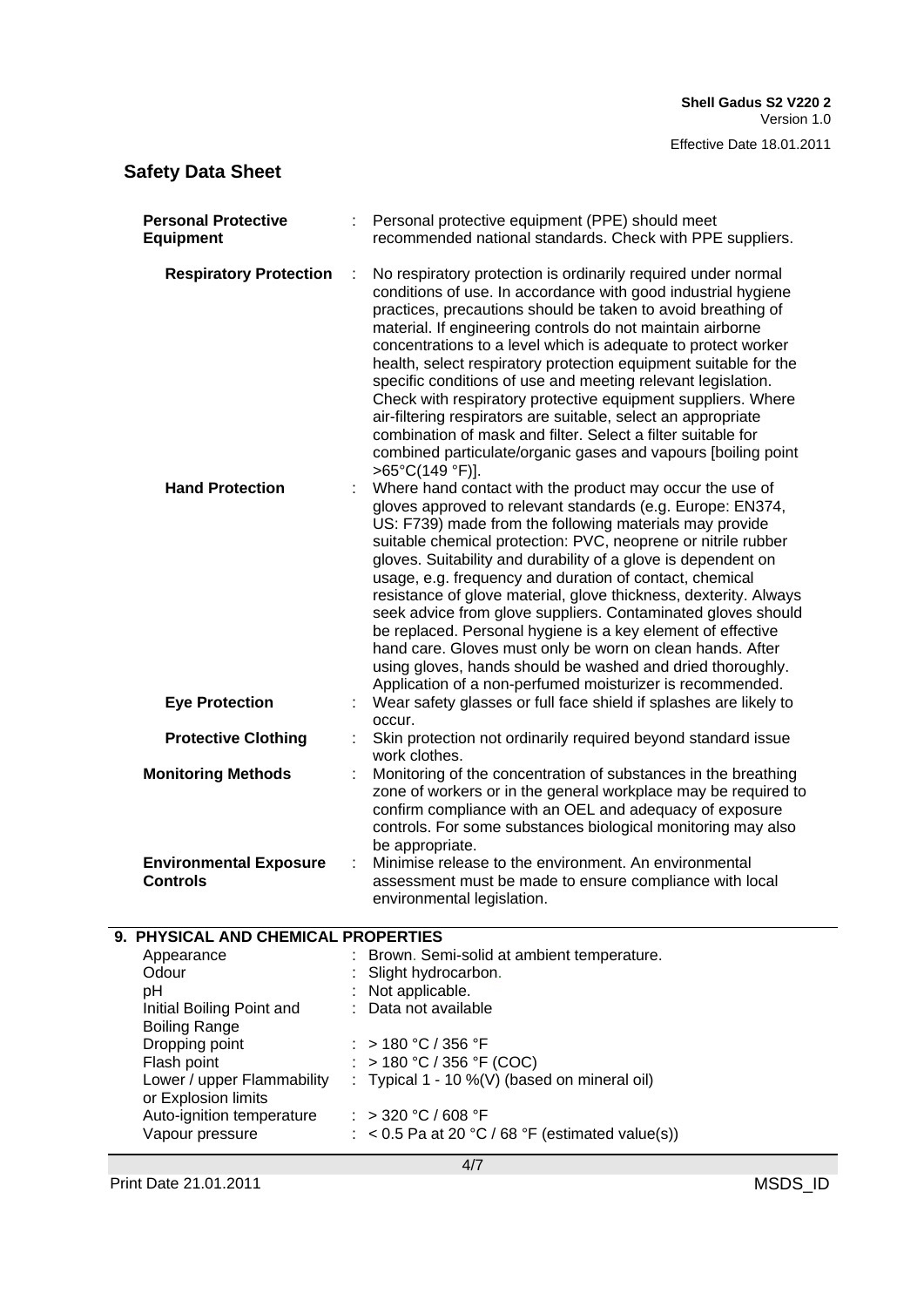| Specific gravity<br>Density<br>Water solubility<br>Solubility in other solvents | Typical 0.9 at 15 $\degree$ C / 59 $\degree$ F<br>Typical 900 kg/m3 at 15 °C / 59 °F<br>Negligible.<br>Data not available |
|---------------------------------------------------------------------------------|---------------------------------------------------------------------------------------------------------------------------|
| n-octanol/water partition<br>coefficient (log Pow)                              | $:$ > 6 (based on information on similar products)                                                                        |
| Dynamic viscosity                                                               | Data not available                                                                                                        |
| Kinematic viscosity                                                             | : Not applicable.                                                                                                         |
| Vapour density (air=1)                                                          | $:$ > 1 (estimated value(s))                                                                                              |
| Evaporation rate (nBuAc=1)<br>Decomposition                                     | : Data not available<br>: Data not available                                                                              |
| Temperature                                                                     |                                                                                                                           |
| <b>10. STABILITY AND REACTIVITY</b>                                             |                                                                                                                           |
| <b>Stability</b><br><b>Conditions to Avoid</b>                                  | Stable.<br>: Extremes of temperature and direct sunlight.                                                                 |
| <b>Materials to Avoid</b>                                                       | : Strong oxidising agents.                                                                                                |
| <b>Hazardous</b>                                                                | : Hazardous decomposition products are not expected to form                                                               |
| <b>Decomposition Products</b>                                                   | during normal storage.                                                                                                    |
|                                                                                 | 11. TOXICOLOGICAL INFORMATIONInformation on Toxicological effects                                                         |
| <b>Basis for Assessment</b>                                                     | Information given is based on data on the components and the<br>toxicology of similar products.                           |
| <b>Acute Oral Toxicity</b>                                                      | Expected to be of low toxicity: LD50 > 5000 mg/kg, Rat                                                                    |
| <b>Acute Dermal Toxicity</b>                                                    | Expected to be of low toxicity: LD50 > 5000 mg/kg, Rabbit                                                                 |
| <b>Acute Inhalation Toxicity</b>                                                | Not considered to be an inhalation hazard under normal<br>conditions of use.                                              |
| <b>Skin Irritation</b>                                                          | Expected to be slightly irritating. Prolonged or repeated skin                                                            |
|                                                                                 | contact without proper cleaning can clog the pores of the skin                                                            |
|                                                                                 | resulting in disorders such as oil acne/folliculitis.<br>Expected to be slightly irritating.                              |
| <b>Eye Irritation</b><br><b>Respiratory Irritation</b>                          | Inhalation of vapours or mists may cause irritation.                                                                      |
| <b>Sensitisation</b>                                                            | Not expected to be a skin sensitiser.                                                                                     |
| <b>Repeated Dose Toxicity</b>                                                   | Not expected to be a hazard.                                                                                              |
| <b>Mutagenicity</b>                                                             | Not considered a mutagenic hazard.                                                                                        |
| Carcinogenicity                                                                 | Product contains mineral oils of types shown to be non-                                                                   |
|                                                                                 | carcinogenic in animal skin-painting studies. Highly refined<br>mineral oils are not classified as carcinogenic by the    |
|                                                                                 | International Agency for Research on Cancer (IARC). Other                                                                 |
|                                                                                 | components are not known to be associated with carcinogenic                                                               |
|                                                                                 | effects.                                                                                                                  |
| <b>Reproductive and</b>                                                         | Not expected to be a hazard.                                                                                              |
| <b>Developmental Toxicity</b>                                                   |                                                                                                                           |
| <b>Additional Information</b>                                                   | Used grease may contain harmful impurities that have<br>accumulated during use. The concentration of such harmful         |
|                                                                                 | impurities will depend on use and they may present risks to                                                               |
|                                                                                 | health and the environment on disposal. ALL used grease                                                                   |
|                                                                                 | should be handled with caution and skin contact avoided as far                                                            |
|                                                                                 | as possible. High pressure injection of product into the skin                                                             |
|                                                                                 | may lead to local necrosis if the product is not surgically                                                               |
|                                                                                 |                                                                                                                           |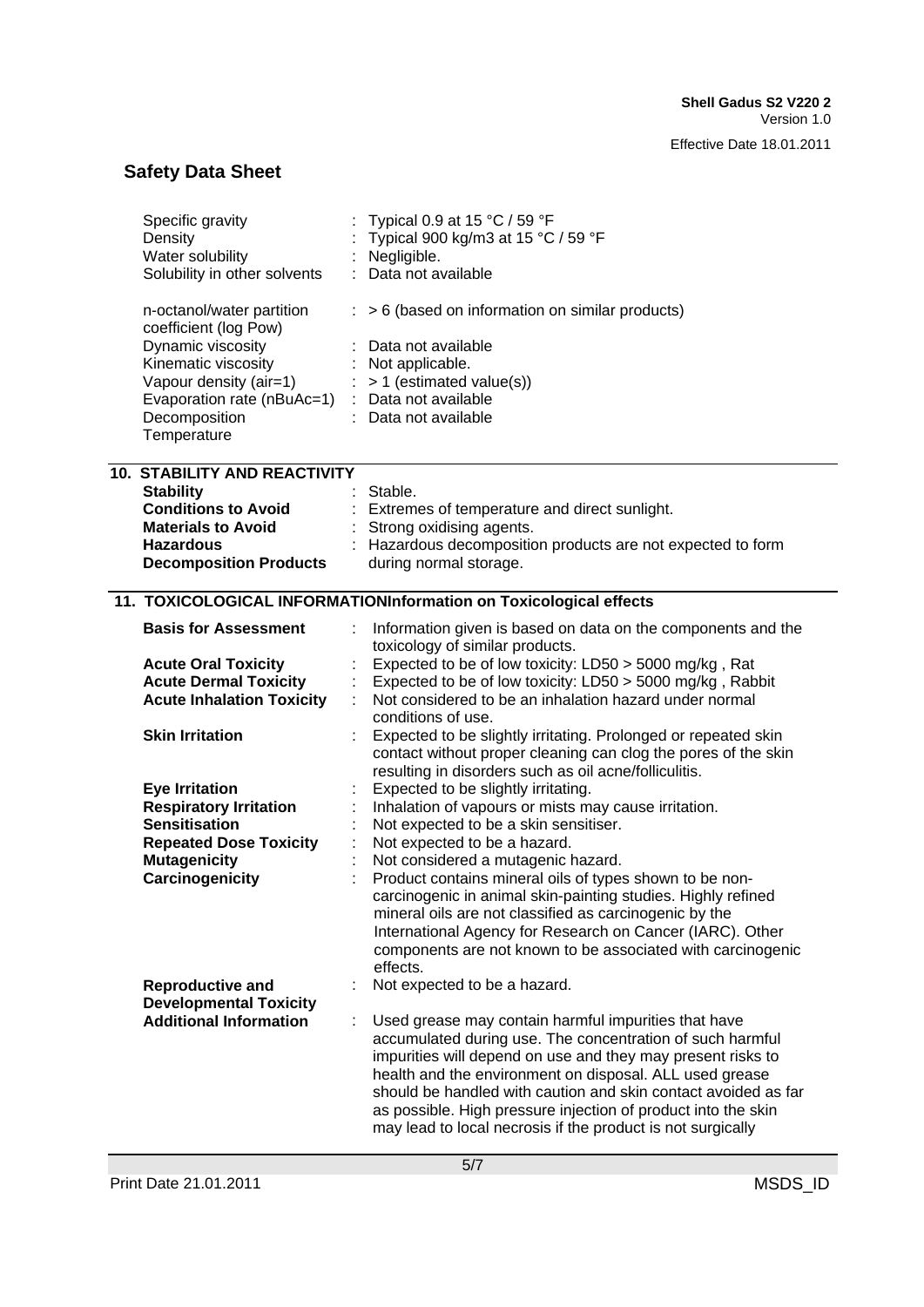|                                                                  | removed.                                                                                                                                                                                                                                                                                                                                                                                    |
|------------------------------------------------------------------|---------------------------------------------------------------------------------------------------------------------------------------------------------------------------------------------------------------------------------------------------------------------------------------------------------------------------------------------------------------------------------------------|
| <b>12. ECOLOGICAL INFORMATION</b><br><b>Basis for Assessment</b> | Ecotoxicological data have not been determined specifically for<br>this product. Information given is based on a knowledge of the<br>components and the ecotoxicology of similar products.                                                                                                                                                                                                  |
| <b>Acute Toxicity</b>                                            | Poorly soluble mixture. May cause physical fouling of aquatic<br>organisms. Expected to be practically non toxic: LL/EL/IL50 ><br>100 mg/l (to aquatic organisms) (LL/EL50 expressed as the<br>nominal amount of product required to prepare aqueous test<br>extract). Mineral oil is not expected to cause any chronic<br>effects to aquatic organisms at concentrations less than 1 mg/l. |
| <b>Microorganisms</b><br><b>Mobility</b>                         | Data not available<br>Semi-solid under most environmental conditions. Floats on<br>water. If it enters soil, it will adsorb to soil particles and will not<br>be mobile.                                                                                                                                                                                                                    |
| Persistence/degradability<br>÷                                   | Expected to be not readily biodegradable. Major constituents<br>are expected to be inherently biodegradable, but the product<br>contains components that may persist in the environment.                                                                                                                                                                                                    |
| <b>Bioaccumulation</b>                                           | Contains components with the potential to bioaccumulate.                                                                                                                                                                                                                                                                                                                                    |
| <b>Other Adverse Effects</b><br>÷                                | Product is a mixture of non-volatile components, which are not<br>expected to be released to air in any significant quantities. Not<br>expected to have ozone depletion potential, photochemical<br>ozone creation potential or global warming potential.                                                                                                                                   |
| <b>13. DISPOSAL CONSIDERATIONS</b><br><b>Material Disposal</b>   | Recover or recycle if possible. It is the responsibility of the<br>waste generator to determine the toxicity and physical<br>properties of the material generated to determine the proper<br>waste classification and disposal methods in compliance with<br>applicable regulations. Do not dispose into the environment, in<br>drains or in water courses.                                 |
| <b>Container Disposal</b><br><b>Local Legislation</b>            | Dispose in accordance with prevailing regulations, preferably to<br>a recognised collector or contractor. The competence of the<br>collector or contractor should be established beforehand.<br>Disposal should be in accordance with applicable regional,                                                                                                                                  |
|                                                                  | national, and local laws and regulations.                                                                                                                                                                                                                                                                                                                                                   |

### **14. TRANSPORT INFORMATION**

### **Land (as per ADR classification): Not regulated**

This material is not classified as dangerous under ADR regulations.

#### **IMDG**

This material is not classified as dangerous under IMDG regulations.

### **IATA (Country variations may apply)**